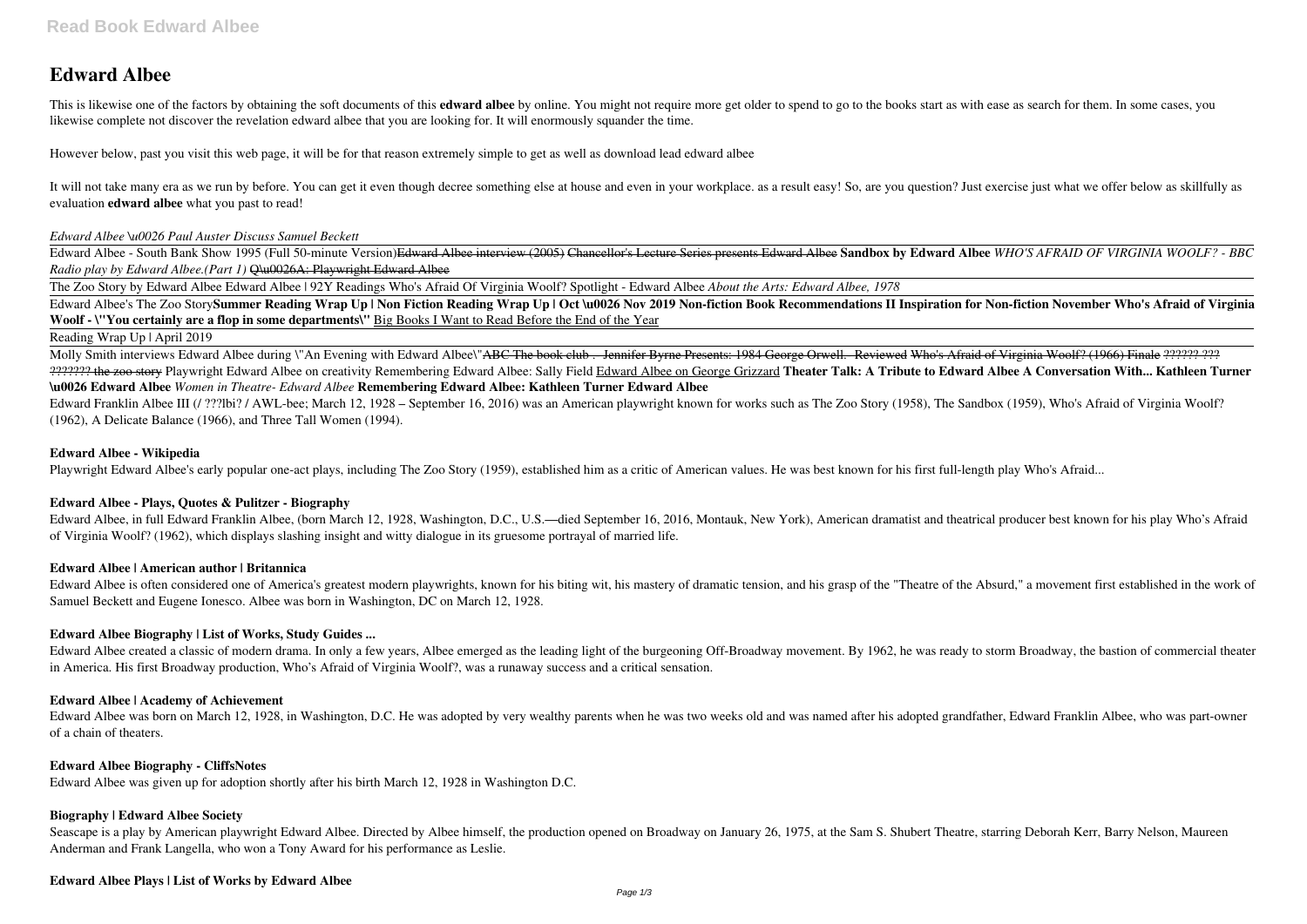Facts about Edward Albee will tell the readers about the American playwright. He was born on 12th March 1928 and died on 16th September 2016. His birth name was Edward Franklin Albee III. The famous works of Albee included A Delicate Balance (1966), Who's Afraid of Virginia Woolf? (1962), The Sandbox (1959), and The Zoo Story (1958).

#### **10 Facts about Edward Albee | Fact File**

Additionally, Albee was known for his receiving of three Pulitzer Prizes for his works "A Delicate Balance" (1967), "Seascape" (1975) and "Three Tall Women" (1994). Born Edward Harvey, he was adopted while an infant by a couple who had a successful career on the Vaudeville circuit.

#### **Edward Albee (1928-2016) - Find A Grave Memorial**

Edward Albee was an American playwright best known for Who's Afraid of Virginia Woolf?, The Zoo Story, and The American Dream. He was born on March 12. 1928, in Washington D.C. as Edward Harvey and was adopted two weeks later by the wealthy Reed A. Albee and his third wife, Frances, and was renamed Edward Franklin

## **Playwright Profile II\_ Edward Albee.pdf - Sarah Durning ...**

Edward Albee wrote The Zoo Story in 1958 and it was first performed in Germany the following year during the Berlin Festival. The Zoo Story then appeared Off-Broadway at the Provincetown Playhouse during the winter of 1960. I

Edward Albee: Controversial Father of Vaudeville by Anna Jennings Edward Franklin Albee II was born in Machias, Maine on October 8th, 1857 to Nathan and Amanda Albee ("Deaths"). In his youth, he attended primary school in Boston, Massachusetts, where he later sold newspapers and worked as a delivery boy for a department store ("E.F. Albee").

## **Edward Albee: Controversial Father of Vaudeville by Anna ...**

Edward Albee, 1969, BY: Richard Amacher Wrote plays: The Zoo Story (1959, one act) The American Dream (1959, one act) The Death of Bessie Smith (1959, one act) The Sandbox (1959, one act) Who's Afraid of Virginia Woolf (1962) Tiny Alice (1964) Malcolm (1966) A Delicate Balance (1966) All Over (1971) Seascape (1975) Listening (1975) Counting the ...

## **Edward Albee - NNDB**

Three Tall Women is a two-act play by Edward Albee, written in 1990, which won the 1994 Pulitzer Prize for Drama, Albee's third Pulitzer.

#### **Three Tall Women - Wikipedia**

American playwright Edward Albee is one of the leading dramatists of his generation. Much of his most characteristic work is an absurdist commentary on American life.

#### **Edward Albee - University at Albany, SUNY**

#### **The Zoo Story | Edward Albee Society**

Edward Albee, widely considered the foremost American playwright of his generation, whose psychologically astute and piercing dramas explored the contentiousness of intimacy, the gap between...

# **Edward Albee, Trenchant Playwright Who Laid Bare Modern ...**

Edward Albee was born on March 12, 1928 in Washington, District of Columbia, USA as Edward Franklin Albee III. He was a writer, known for A Delicate Balance (1973), Who's Afraid of Virginia Woolf? (2017) and The Ballad of the Sad Cafe (1991). He died on September 16, 2016 in Montauk, New York, USA. See full bio »

# **Edward Albee - IMDb**

Complete summary of Edward Albee's The Zoo Story. eNotes plot summaries cover all the significant action of The Zoo Story.

This work covers the canon of playwright Edward Albee, perhaps best known as the author of Who's Afraid of Virginia Woolf? Comprehensive entries detail the plays and major characters. Other features include biographical information and insights into Albee's artistic beliefs, his understanding of the playwright's responsibility, the importance of music in drama, and the technical craft of writing plays.

In 1960, Edward Albee electrified the theater world with the American premiere of The Zoo Story, and followed it two years later with his extraordinary first Broadway play, Who's Afraid of Virginia Woolf? Proclaimed as the playwright of his generation, he went on to win three Pulitzer Prizes for his searing and innovative plays. Mel Gussow, author, critic, and cultural writer for The New York Times, has known Albee and followed his career si its inception, and in this fascinating biography he creates a compelling firsthand portrait of a complex genius. The book describes Albee's life as the adopted child of rich, unloving parents and covers the highs and lows career. A core myth of Albee's life, perpetuated by the playwright, is that The Zoo Story was his first play, written as a thirtieth birthday present to himself. As Gussow relates, Albee has been writing since adolescence, through close analysis the author traces the genesis of Who's Afraid of Virginia Woolf?, Tiny Alice, A Delicate Balance, and other plays. After his early triumphs, Albee endured years of critical neglect and public disfavor. Overcoming artistic and personal difficulties, he returned in 1994 with Three Tall Women. In this prizewinning play he came to terms with the towering figure of his mother, the woman who dominated so much of his early life.